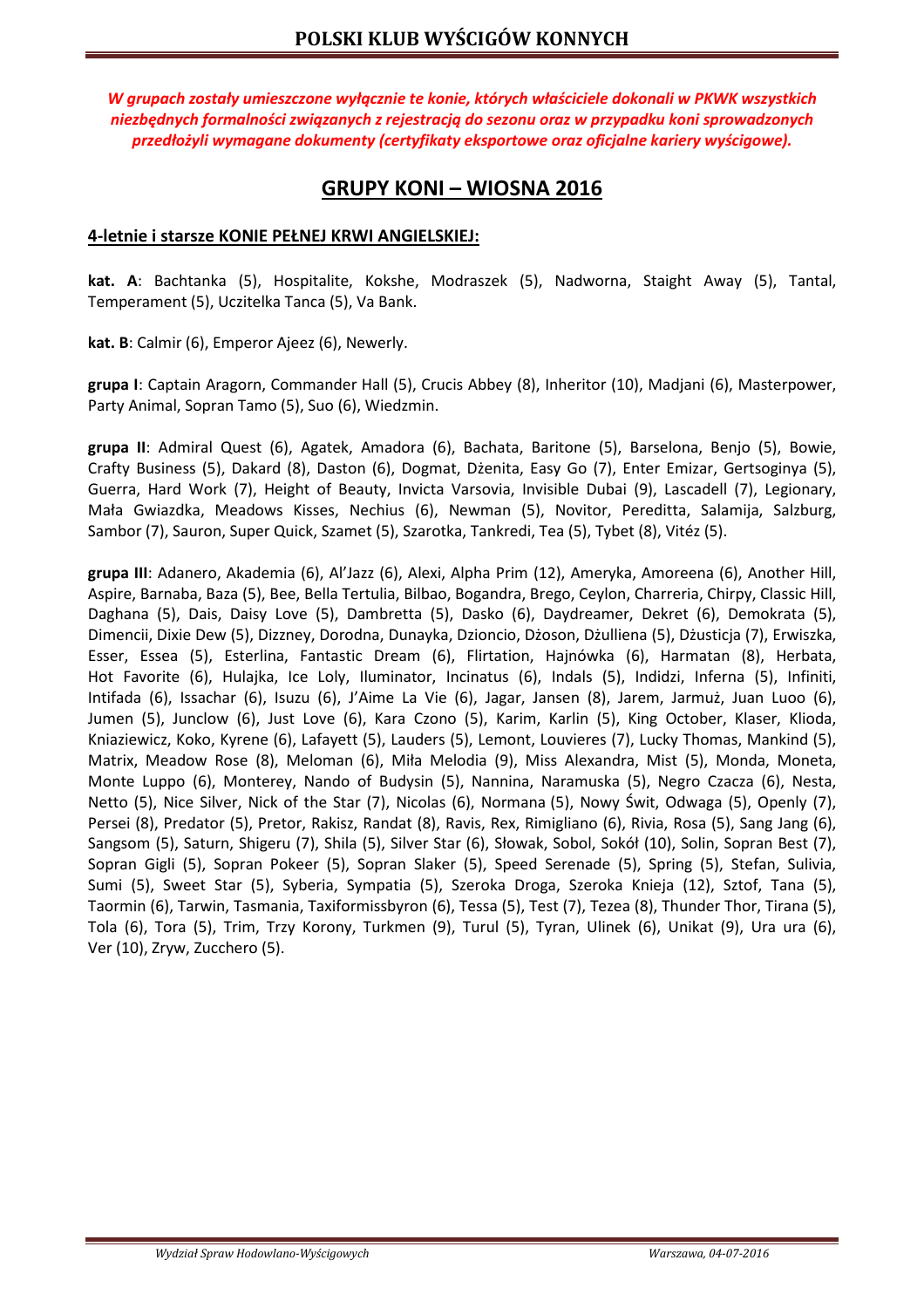#### **3-letnie KONIE PEŁNEJ KRWI ANGIELSKIEJ:**

**kat. A**: Bronislav, Caccini, Cockney Blue, Keep Smiling, Pianoforte, Tebinio.

**kat. B**: Campo di Fiori, Choupette, Iron Belle, Jabella, Kapryśna, Langfuhr, Lebowski, Marywil.

**grupa I**: Best Line, Butch, Carneau, Cheri-Cheri, Dacosse, Dystans, Dżango, Francaise, Free-Lu, Harpagan, Neo, Paradise Bay, Subiectum, Tabor.

**grupa II:** Ailana, Akinak, A'Latune, Baahy, Bogini, Brela, Brisingr, Carmel Valley, Cordiali Saluti, Dark Vader, Defar, Dusigrosz, Dżebel, Eston, Excalibur, Finalistka, Gaichur, Gared, Hammamet, Infigenia, Invincible Red, Irada, Irga, Kajlon, Kaszub, Keertana, Królowa Grodu, Lady Art, Living Legend, Mura, My Sweet Baby, Naf, Nikus, Novelina, Omena, Realy Gold, Salien, Samael, Santa Hernanda, So Good So Right, Stafel, Suwenir, Symetria, Szapiro, Temaxa, Thorn, Time of Freedom, Triumfatorka, Tulita, Zarra, Zew.

**grupa III:** Aira, Alvani, Ambrosia, Arnau, Arnica, Art, Avra, Bahama, Bajdocja, Ballade de France, Baltic Dancer, Beauty Beast, Bora, Brilliant Boy, Campeador, Chermalik, Chief's Boy, Chocim, Commodus, Damius, Dark Xian, Delecja, Delete, Dentra, Design, Donna Rou, Dota, Double Rush, Dream Furion, Drobinka, Dżamaro MK, Dżony Tomala, Dżu-Dżu, Efezka, Emil's Kiss, Essence, Eufamia, Eunomia, Evolette, Felix, Femida, Galerianka, Gracja, Green Souvenir, Hary Lou, Helio Bareliere, Heroine, Hot Chocolate, Husar, Igola, Imperia, Infantidzi, Interia, Invisible San, Jagera, Jaher, Jam-Jambalaya, Jan Day, Janka, Jarka, Javorka, Junomir, Just Be Sweet, Just Gold, Juvelin, Kanossa, Karenina, Kasawa, Kiaron, Kimbra, Komandor, Kordyliusz, Kriszna, Kusicielka, Lira, Lope, Lubar, Lucky, Magic Sky, Magnifique Rousse, Marshmallow, Marut, Mexican Star, Miskela, Mores, Mucho, Mystic Dream, Nagrina, Napar, Nebra, Neggia, Nickita, Night Sky, Nitrolak, Northern Wind, Numer, Ourville's Simba, Pavich, Prince of Sidney, Qlaamhill, Quezon Wings, Ramool, Rapido, Róża, Sandor, Sangara, Sarapata, Serock, Serpentyna, Shadrina, Silence Is Golden, Silvera, Sixer, Soodi, Speedster, Sułowianka, Sunbird, Surin, Tajfun, Tao, Tarnina, Tebriza, Tenoro, Tesstino, Tewnia, Titina, Tungarava, Turin, Tutejsza, Tyfona, Una Vez, Varuna, Viavai, Wimana.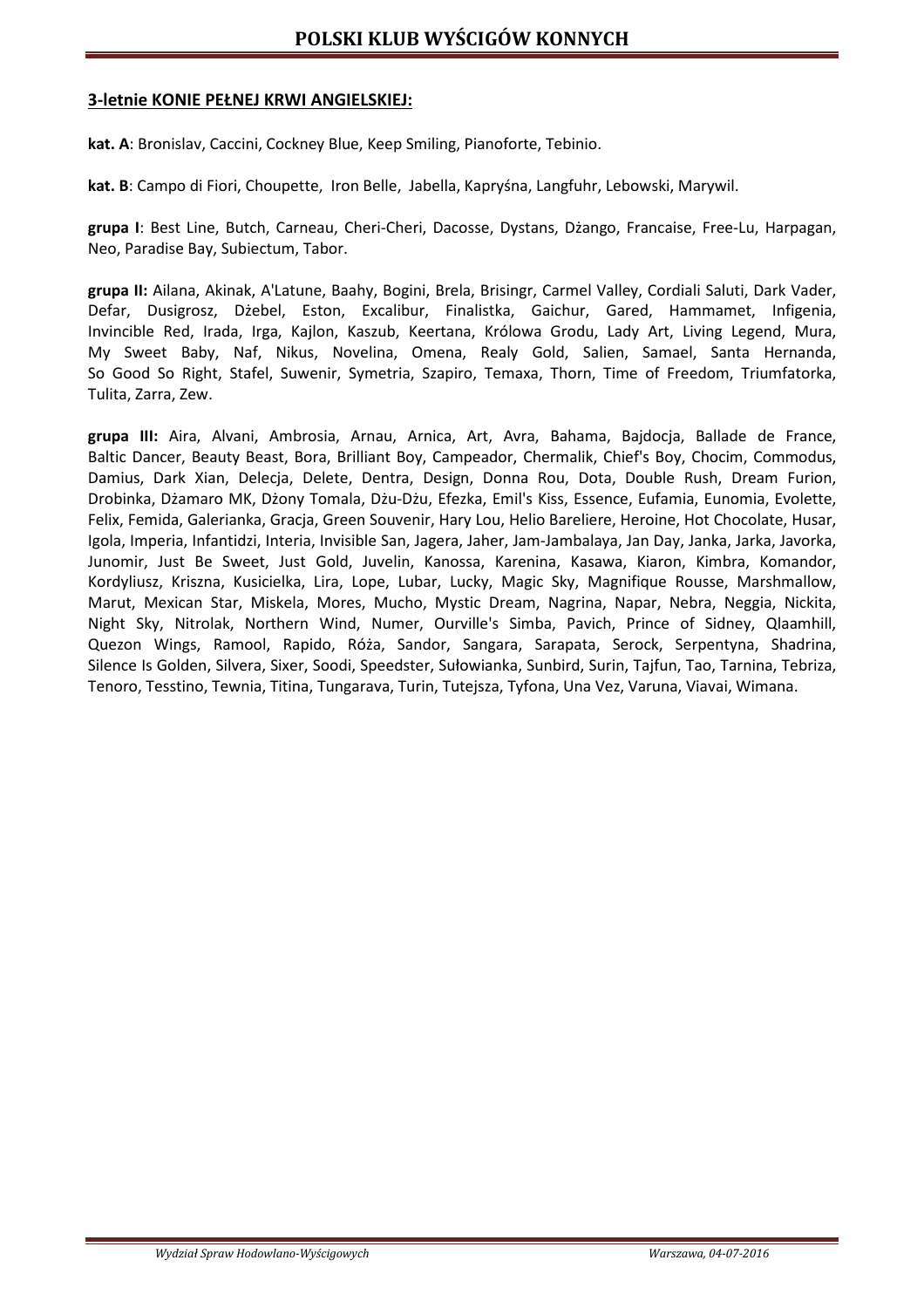#### **2-letnie KONIE PEŁNEJ KRWI ANGIELSKIEJ:**

**kat. A**: -----

**kat. B**: Dżan Moritz, Razyana, Tebira.

**grupa I**: Bush Brave, Jam Duke.

**grupa II:** Agafia, Akim, Akiria, Albaicin, Almenar, Aminata, Arktica, Augusta, Baltic Temptation, Banja Luka, Beauty Star, Bellerofont, Big Red, Black Beauty, Blue Connoisseur, Bogota, Borega, Bromsky, Bruschetta, Cedar, Chant Soldier, Chief Navigator, Chotel, Circle Centuria, Czorba, Da Llana, Dallina, Damaris, Dancing Lady, Dangar, Davanti, Dawony, Dazzler, Definition, Deloraine, Diabolina, Dialina, Diavolo, Donpress, Dos D'Ange, Dunay Great, Dylayla, Dynamo, Dżagon, Dżefa, Dżewilla, Dżodżo, Dżumandi, Ekwador, Elisaa, Encanto, Excelsior Art, Fabulous Angel, Faraon, Fastnet Mile, Fendi, Ferdin, Festive Audrey, Fibi, Forteca, Fuengirola, Furia, Gibraltar, Golden Beneva, Golden Glider, Grant, Gratsiya, Great Chance, Gruzja, Guarda, Haad Rin, Hadassa, Haruza, Hawidor, Herbatnik, Herkules, Hipster, Idalgo, Idol, Illdowhatican, Incepcja, Incognito, Indigo Ocean, Indila, Insignia, Invincible Gunner, Jagienka, Jam Babinicz, Jangcy, Jantar, Jared, Jasper, Jegor, Joazar, Joga, Juki Star, Jules's Dream, Justintime, Kair, Kalyarr, Karen, Kaszi, Katrina Royal, Kazaroza, Key To Life, Kirowa, Kiwi Rules, Kolada, Koni, Koniak, Kopra, Kosmiczna Lady, Kranti, Kreator, Królewna, Królowa Bona, Królowa Tower, Książę Kalipso, Księżna Megi, Kurier, Laokoon, Largo Forte, L'Atelier, Legal Advice, Light Sun, Lilu, Lucky Bibi, Lucky Dream, Magnetic, Majestic Haze, Marsa Alam, Maur, Meksyka, Melodia, Meltimo, Memo, Menor, Mentalista, Merenz, Milionerka, Mona Kerbili, Mourtajez, Mrs Henry, Na Li, Nagroda, Naharana, Najaar, Nanon, Nathaly, Neger, Neon, Network, New Life, New Line, Nico, Nider, Norn, Nota, Nowra, Omer, Opuncja, Paridas, Percy, Perseyver, Persifona, Petronius, Piemont, Pipasol, Polish Spirit, Promenada, Rainstorm, Ravie Des Bournais, Remus, Revansh, Rio De Cerisy, Rose Knot, Rubiner, Sage Lilie, Saipan, Sakiro, Salvador, Samba Pa Ti, San Lorenzo, Sanaga, Sando, Sandy, Santa Exela, Sea For Us, Sebira, Secret of Szumawa, Selfie, Serbia, Serenata, Shalkar, Shantaram, Shreeya, Silver Boy, Siya, Sobolewski, Solitaire, Spar, Spasski, Speedy Szumawa, Sporada, Stella, Strzelin, Stuhna, Sumidero, Suva, Syria, Sztala, Tactic Bareliere, Tagra, Taida, Tango Turf, Targa, Tarta, Tatanka, Tekiero, Tempura, Teteria, Time of Glory, Torcal, Toronto, Triana, Tribunal, Tu i Teraz, Tudemon, Tungaria, Tunis, Tuogh Szumawa, Turnera, Tyberia, Ugoda, Ukraina, Umberto Caro, Unkas, Uridao, Urugwajka, Vabank, Velnelis, Vivo, Vocalia, Wanilia, Winning Colors Two, Zaraz Wracam, Zaria River.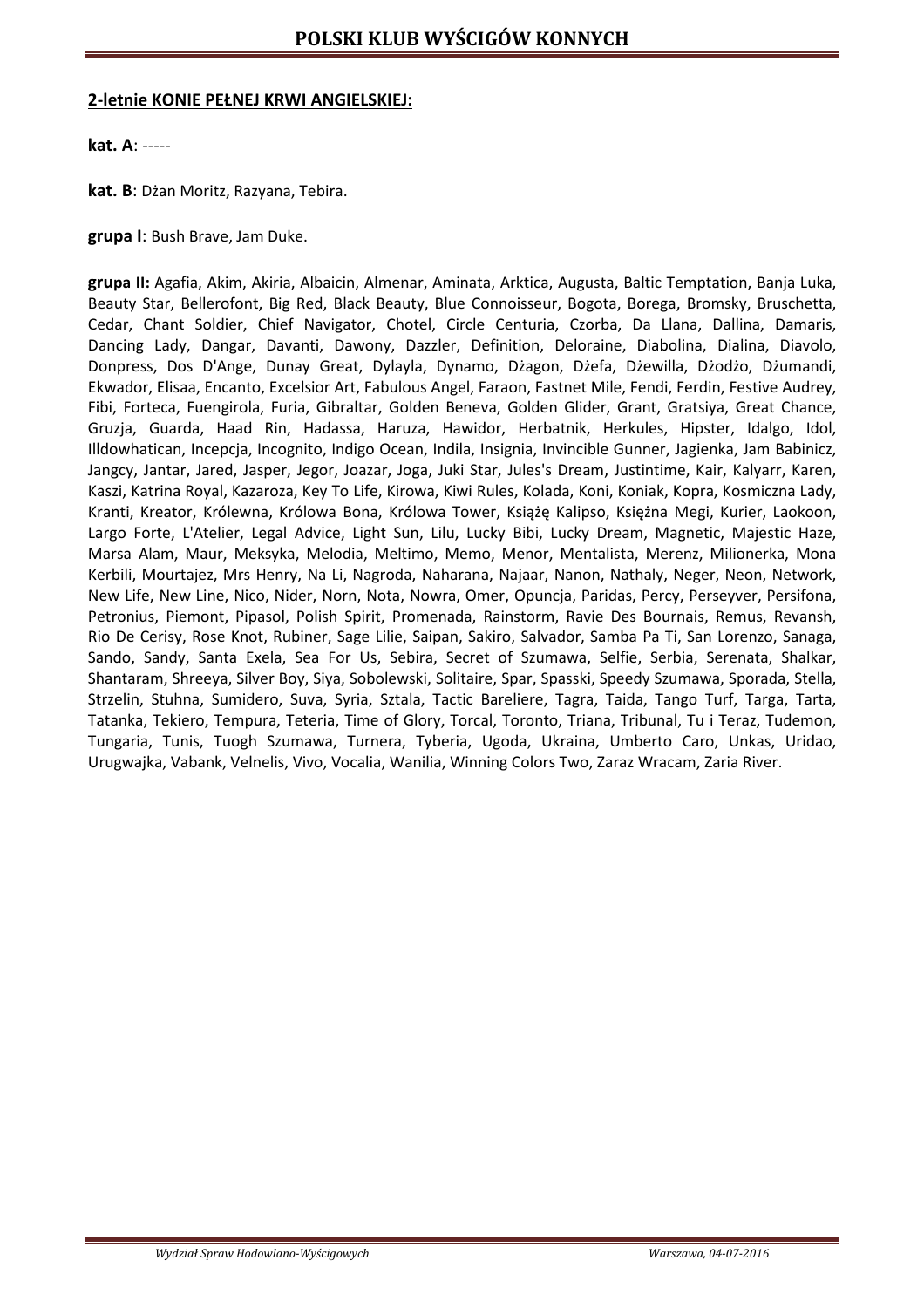## **4-letnie i starsze KONIE ARABSKIE CZYSTEJ KRWI:**

**kat. A**: Alladyn (5), Arash (5), Cakouet de Bozouls, Farha (5), Mogadiusz, Muzahim (6), Om Darshaana (5), Poryw, Szakur (5), Tefkir, Ussam de Carrere (8), Westim (6).

**kat. B**: Horacy, Magoun (7), Mufid (5), Muhfuza Fata**,** Ofirka Fata, Omar (5), PourVous Kossack, Shahad Athbah, Tristail, V.I.P. Kossack.

**grupa I**: Agis (5), Al-Ral, Burkan Al Khalediah (7), De Longa, Emossa (5), Eryvan, Estarion, Etorio (5), Faradon, Gazello, Gerhard, Gold Boy, Kaisar, Marie Lou (5), Olimp (5), Sainta Rosa, Salman Al Khalediah (5), Suahili, Wawel, Wierzbin (7), Wiscont, Ziko (6).

**grupa II**: Addis (8), Ajron (5), Belgazal (5), Boitano, Boy Miracle, Boy Mugatin (5), Cepton (6), Cerwing (6), Cesarina, Dar Duni (12), Dirhem (9), Eastway (5), Ebenos, Echaruna, Elbahir, Emirah, EverGonnaTouchThis, Everyday, Feres, Fidelio von Südbaden (5), Flower Power, Gazi, GH Wahid, Haddag Al Khalediah (7), Inextremo (6), Kankan (5), Kasir Al Khalediah (8), Kortni Love, LB Naj, M Gemma Joules, Majd, Muszkieter, Nachshon, Nadim (5), Narcyz, Nawigator, Okima, Olivenza DK, Ouzbeks du Panjshir (6), Pakmen (5), Piratka, Propovednik Siver, Sayat, Sergio, Shadwan Al Khalediah, SS Mothill (5), Tidji du Panjshir, Wasilew (8), Zadan, Zapolla.

**grupa III**: A Nihala, Adash, Adding (9), Adler (8), Admet (6), Adrenalina (6), Aktym, Al-Dar (6), Amon, Arger, Balblair (5), Benefis (9), Borjon, Cafuso (6), Camelot, Cesar du Vallois, Cherifa El Shadow, Creator (5), Czarlamp (5), D'Achila (5), Diamara, Dominik, Donner (7), Draborex (11), Eddys, Ejdar (8), Eldiva, Elgariusz (6), Equanto, Equario (5), Es-Fahan (6), Esteem (10), Fabis BS, Farah-Fasty (6), Flawia (5), Flip Flop (5), Franciszka, Frączek, Hasty, Hyyaf Al Khalediah (8), Heka Leonie, Hiszpan (7), Irish (5), Jafeel Athbah, Kaas Al Khalediah, Madril, Majestat (5), Marwel, Mietkes Pialotta, MR Malik, Munshi, Muscari (5), Nashet Al Khalediah (7), Neimina, Orbitale (5), Oreana, Orlo, Paraban (5), Paradoks (5), Paryz, Patan, Pendragon, Pianista, Piernat (9), Pirat (8), Poldi, Portman, Prince Kalipo (8), Proximus (5), Prymus (5), Pyrrus (9), Riad Hibah, Sambuca (5), Sampro (5), Samshit, Sandor (5), Sanora (7), Sara-Fasty (6), Sariah Alkhalediah (8), Scarsdale (6), Sindjar Al Khalediah, Stinger (8), Terrior, Tollee Dust (10), Via Verdi Kossack (12), Wadera, Warius (5), Widmo, Wincent (6), Yoav (7).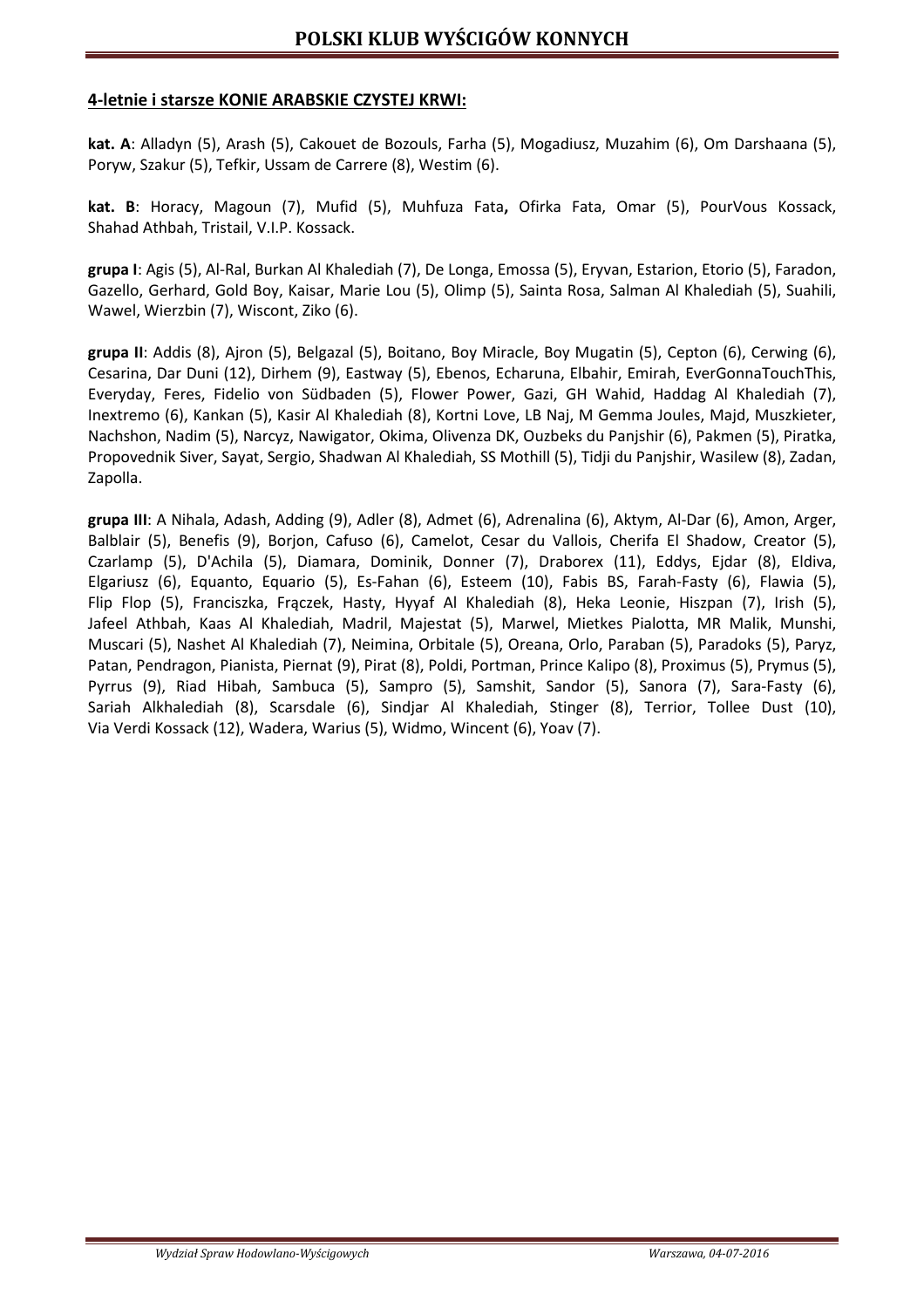#### **3-letnie KONIE ARABSKIE CZYSTEJ KRWI:**

**kat. A**: Shannon Queen.

**kat. B**: Elader, Jaser.

**grupa I:** Arwa, Axara, Awita, Baxter, Dan Mark, Elsimo, Elspes, Empresso, Fahad, Gracjozo, Gusa, Jawad du Panjshir, Kiyara, Maprylis, Marsat, Mascara, Muzahim (FR), Piaget, Wazir du Panjshir, Weda, Werteks, Zahaab.

**grupa II:** Abbes, Abduhl, Adagio, Adrar, Afera, Aktywa, Al-Lada, Al-Lama, Al-Lara, Al Jazeera, Albana, Alder, Alia, Aljasra, Alpina, Alruna, Alsa, Alsara, Aman, Amos, Anawa, Anuszka, Arco, Azilal, Bachus, Bandolero, Belinda, Benissimo, Bezan, Binduga, Bint Mira Ceti, Blueberry, Boginka, Bondiana, Bragora, Brandjelina, Cepadu, Ceramika, Cerceta, Cetynian, Chaco, Chill Force, Customer, Cynamon, Cynar, Czarymar z Gór, Czehryń, Dahme, Danaida, Dedaktika, Dekadens, Della Princessa, Demon, Dysonans, Echo Bey Karima, Efekt Al Khalediah, El Amiro, El Mandore, El Shanti, Elbes, Eldora Bey, Elmuna, Elsag, Eltanin, Eltar, El-Vasyl, Emirat, Eridani, Erneryk, Ernest, Erset Al Khalediah, Erskina, Erton, Escudo, Esflores, Esid In Zamour, Esidon, Esmeraldia, Esther, Euromexx A, Eukor, Eurostar, Ewan, Expressja TV, Faith, Fantazyjna, Farid Talatash, Fazzan, Ferrmaria, Forgissima, Formiss, Future, Galiano, Gastor, Genetrix, Gerbera, Gerda, GH Alika, Gloriyal, Graciosa, Gryfindor, Guerro, Haneczka, Hanouh, Happy Al Khalediah, Haris, Hatall, Hayana, Henry, Hostaria, Ifarna, JM Fareed el Sharik, Kassita, Liguria, Lola Fata, Magnetto, Manet, Marakas, Matar, MerciMurhib Kossack, Metalik, Mewka, Mimzy, Minastirit, Mirlet, Moldovanka, Mu-Adilla, Muqati, Muza, Muzaffar, Nagroda, Nadi Al Khalediah, Nantes, Naspartina, Nefera, Neros Expo, Newjork, Oda, Om Daksha, Ondina, Operon, Oran, Orionka, Orozona Fata, Orsten, Palankin, Paliusz, Palmir, Parada Mocy, Parmania, Parsuna, Pasados, Pataria, Penny, Peon, Percival, Pericola, Perkon, Perudjina, Peszawar, Petrom, Pianolla, Picado, Pistolero, Pitawal, Poczet, Pogoń, Prometida, Proton, Pustynna Kalia, Sabra, Sagramor, Santana, Sarin Hel, Satsuma, Sejjal, Sid, So Nice AS, Sudtag, Sultan, Sweet Flower, Syrakus, Trezor, Twilight, Wadi Kahil, Wat, Węgrzyn, Wictor, Wielka Dalena, Wikarion, Willis, Winaria, Winner, Wioska, Wira, Wit, WMA Sea Star, Zajla, Zatoka Wenecka, Zazuzi Zazuza, Zilgaro, Zjawa, Złocisz.